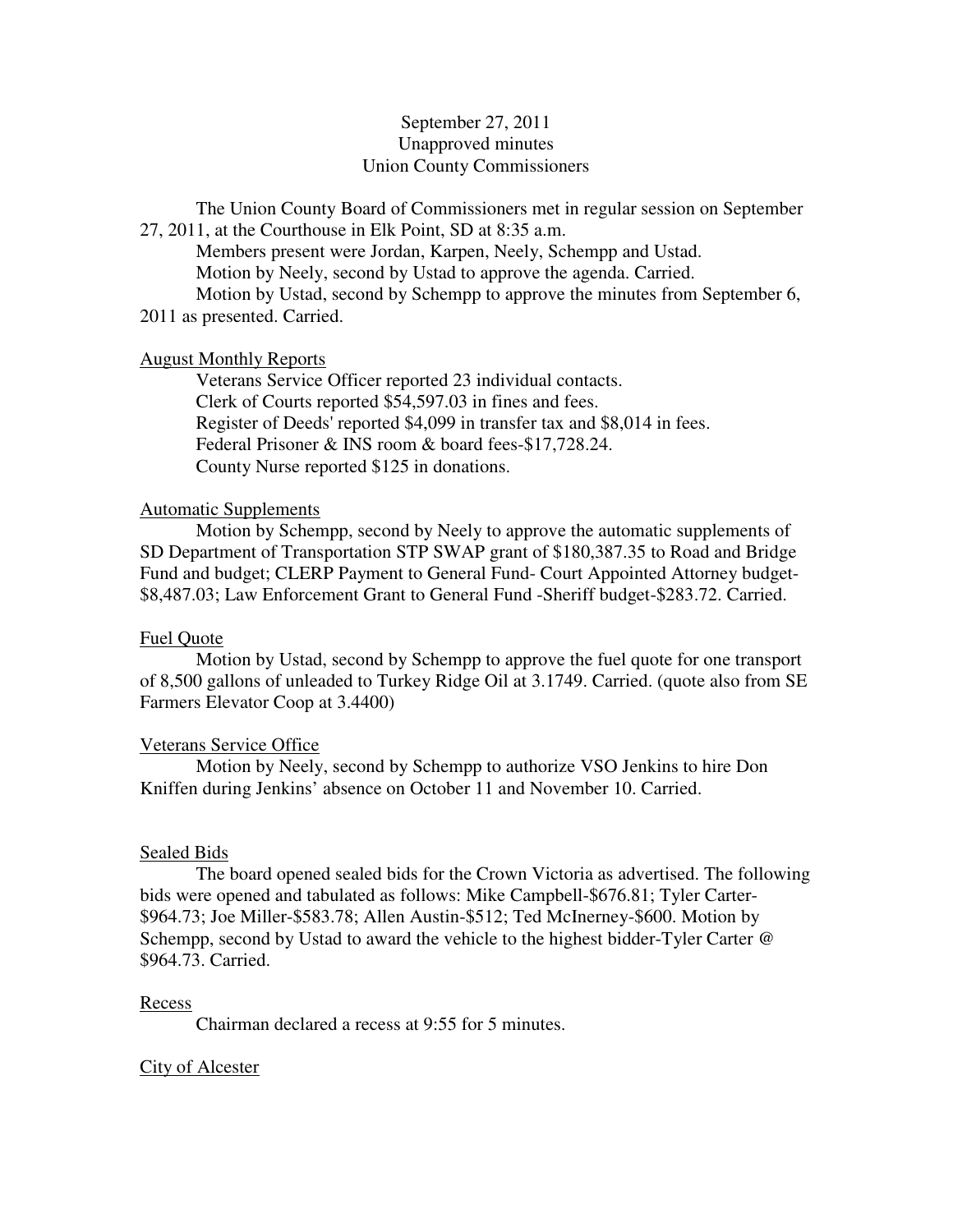Mayor Peter Larsen met with the board to discuss the city annexation process and get clarification from the county regarding their stance on the City taking the county road prior to annexation approval. Commissioner Karpen spoke to the issue of a county road being within city limits with developments (safety factors), driveways, and the ordinance that the county passed this year. (copy of the ordinance was provided for Mayor Larsen)

 Mayor Larsen also discussed the lease agreement that the City of Alcester has with the County for the fairground in Alcester. (1970/1980) Alcester City would like control of the land owned by the city. The states attorney will work with the city to complete the agreements needed to continue with the leasing of the fairground property.

#### Leasing public property

 Due to the previous information received from the City of Alcester regarding the lease for fairground property, the auction for leasing public property will be tabled. It will be planned to utilize a conference call when it is determined when the auction will take place.

#### Drainage

 Mike O'Connor and Leroy Sveeggen met with the board to discuss a problem of water running over the road this year at 474 Ave/307 St. (Emmet Twp). O'Connor reported that the township board has tabled the matter. The county commissioners agreed that this was a matter for the township.

#### Hwy/EMA

PWA Roggow discussed Co. Road #17.

### Executive Session

 Motion by Jordan, second by Neely to enter into executive session to discuss legal matters at 10:23 a.m. Carried. Chairman declared the board out of session at 10:36 a.m.

### Hwy/EMA

 Roggow discussed adding \$200,000 to the County Road Budget in the FEMA line item as it is possible that the work planned for 2011 might not be completed and will need to be finished in 2012.

# 1<sup>st</sup> Reading of Ordinance No.UCC 2011-004

 Public hearing was held for Ordinance No. UC 2011-004: 2011 REVISED SUBDIVISION ORDINANCE OF UNION COUNTY, SOUTH DAKOTA

#### Budget 2012

 Motion by Neely, second by Schempp to appoint Janet Lingle as the General Manager of the Union County Fair with a salary of \$15,983.01, effective January 1, 2012. Vote 3 aye, 2 nay. (Jordan/Karpen) Motion carried.

 Motion by Jordan, second by Ustad to lower the projections on revenue by 5%. Vote 2 aye, 3 nay (Karpen, Schempp, Ustad). Motion failed.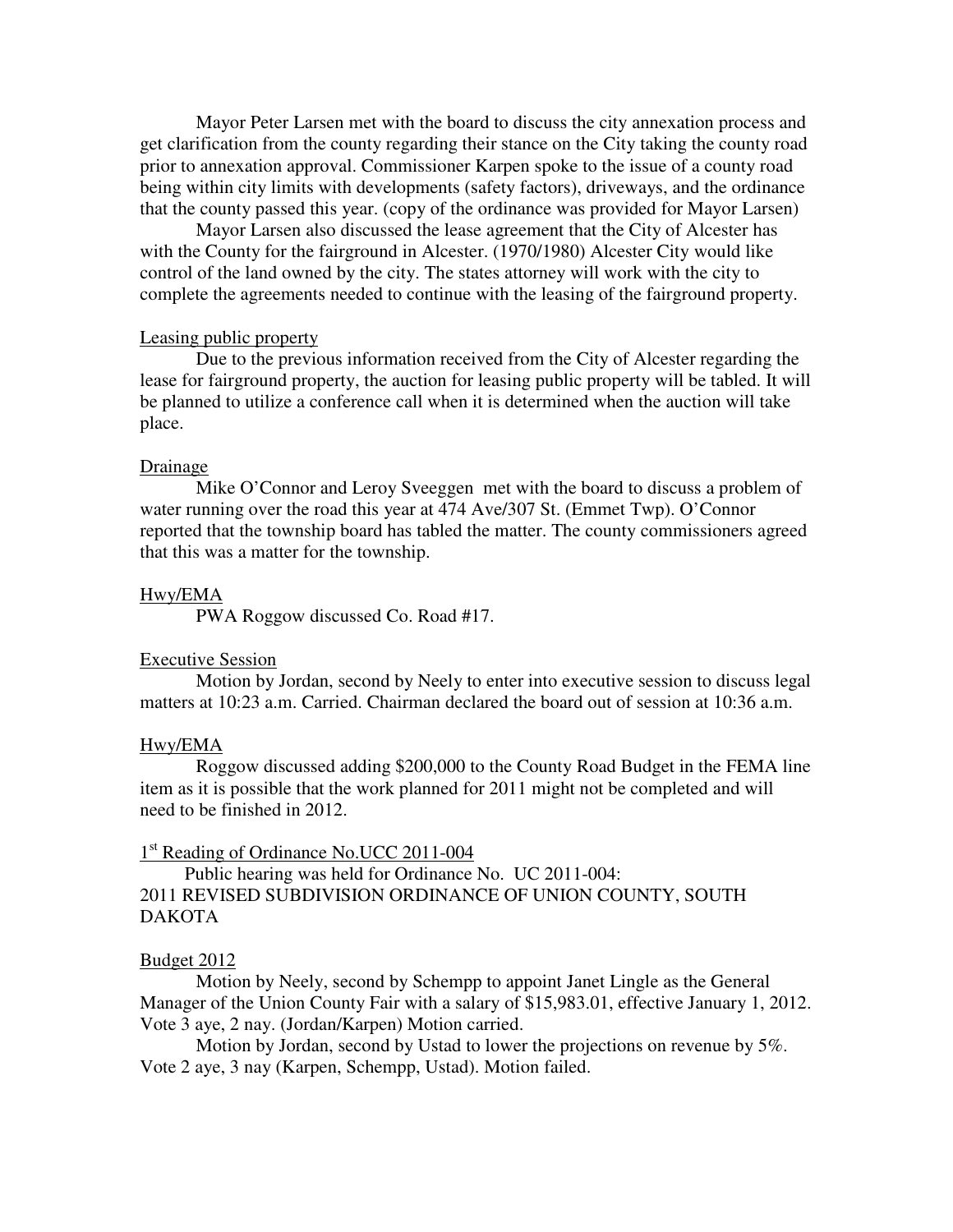Motion by Jordan, second by Neely to reduce the opt-out request to \$300,000 from \$500,000. Vote 2 aye, 3 nay (Karpen, Schempp, Ustad) Motion failed.

 Motion Schempp, second by Ustad to make the following changes from the provisional budget: Auditor from 144,553 to 149,753(insurance); Director of Equalization from 254,170 to 274,170 (Salaries); County Fair from 28,650 to 41,409 (Salaries); Extension from 53,575 to 35,381 (Salaries); Rd and Bridge from 3,207,597 to 3,407,597 (2010 FEMA work); General Fund-total appropriations and Net means of finance from 6,162,512 to 6,181,917; Road and Bridge fund appropriations and Net means of finance from 3,255,597 to 3,455,597; Cash balance applied on General Fund from 519,604 to 540,031; Cash balance applied on Road and Bridge fund from 81,515 to 281,515; Less 5% for General fund from 324,342 to 325,364; Motion carried.

#### RESOLUTION

Annual Budget for Union County, SD

#### For the Year January 1, 2012 to December 31, 2012

| <b>County Tax Levies</b>                      | Tax Levy in Dollars | \$'s/1000 |
|-----------------------------------------------|---------------------|-----------|
| Within Limited Levy:                          |                     |           |
| *General County Purposes<br>$(10-12-9)$       | 4,629,653           | 3.373     |
| Opt Out                                       | 500,000             | .364      |
| Limited Levy-(10-12-21)-Subtotal              | 5,129,653           | 3.737     |
| Outside Limited Levy:                         |                     |           |
| <b>Bond Interest Sinking</b>                  | 117,982             | .086      |
| $(7-24-18)$                                   |                     |           |
| Unlimited Levy-Subtotal                       | 117,982             | .086      |
| Limited and Unlimited Levy Subtotal           | 5,247,635           | 3.823     |
| Other Special Levies:                         |                     |           |
| Secondary Road (unorg. PT-76)<br>$(31-12-27)$ | 40,691              | 1.471     |
| Opt out                                       | 10,000              | .361      |
| Fire Protection                               | 48,976              | .155      |
| TOTAL TAXES LEVIED BY COUNTY                  | 5,347,302           |           |

\*these amounts include the 25% to be distributed to cities

Resolution

Adoption of annual Budget for Union County, South Dakota

 Whereas, (7-21-5 thru 13), SDCL provides that the Board of County Commissioners shall each year prepare a Provisional Budget of all contemplated expenditures and revenues of the County and all its institutions and agencies for such fiscal year and,

 Whereas, the Board of County Commissioners did prepare a Provisional Budget and cause same to be published by law, and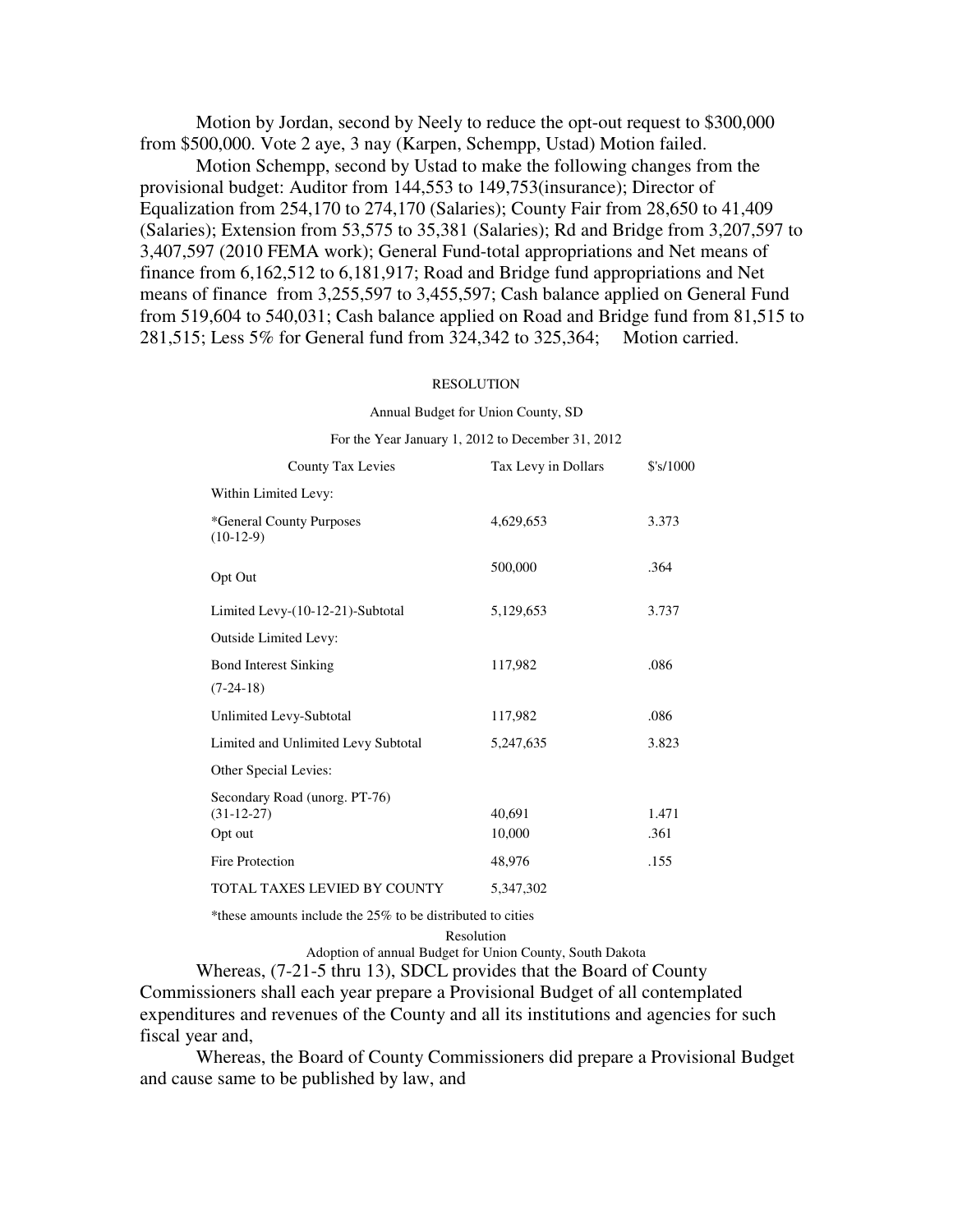Whereas, due and legal notice has been given to the meeting of the Board of County Commissioners for the consideration of such Provisional Budget and all changes, elimination's and additions have been made thereto.

 NOW THEREFORE BE IT RESOLVED, that such provisional budget as amended and all its purposes, schedules, appropriations, amounts, estimates and all matters therein set forth, SHALL BE APPROVED AND ADOPTED AS THE ANNUAL BUDGET OF THE APPROPRIATION AND EXPENDITURES FOR Union County, South Dakota and all its institutions and agencies for calendar year beginning January 1, 2012 and ending December 31, 2012 and the same is hereby approved and adopted by the Board of County Commissioners of Union County, South Dakota, this 27th day of September, 2011. The Annual Budget so adopted is available for public inspection during normal business hours at the office of the county auditor, Union County, South Dakota. The accompanying taxes are levied by Union County for the year January 1, 2012 through December 31, 2012.

Vote 4 aye, 1 nay. (Jordan) Carried.

#### Claims

 Motion by Jordan, second by Schempp to approve the claims as follows. Carried. The following claims have been audited, approved and warrants drawn on the same: Bi-Weekly payroll for 09/20/2011: State's Attorney \$559.46; Public Building \$559.00; Register of Deeds \$606.13; Sheriff \$30,293.82; Nurse \$159.75; WIC \$250.28; Weed \$1,003.17; Highway \$19,402.93; EMA \$1,388.49. Accurate Reporting (Transcription) \$119.20; Alcester Union (Ads) \$727.05; Alliance Communication (Phone) \$476.31; Am San (Supp) \$892.96; Amsterdam Printing (Supp) \$103.87; Best Western (Room) \$1,410.00; Boyer Trucks (Repairs) \$163.37; TuDogs Computing (Repairs/Maint) \$1,360.31; Brock White Company (Repairs) \$1,009.39; Campbell Grading (Repairs/Excise Tax) \$3,908.17; Campbell Supply (Supp) \$85.68; Carol Klumper (Per Diem) \$38.00; Cartridge World (Supp) \$105.94; Century Link (Phones) \$2,166.68; Chemco (Supp) \$163.00; Chesterman (Water) \$120.75; Childrens Inn (Allotment) \$1,102.50; City Of Alcester (Utilities) \$60.68; City Of Elk Point (Utilities) \$5,137.90; Claritus (2011 SESD Flood) \$337.18; Community Health Clinic (Care) \$280.15; Computer Service Innov (Supp) \$278.00; Continental Research (Supp) \$159.25; Cornhuskers International (Supp) \$141.16; Crop Production Svcs (Supp) \$4,829.40; Dakota Co Sheriff (Returns) \$41.26; Dakota Dunes North Sioux C (Ad) \$78.00; Dale Neely (Per Diem) \$33.30; Dean Bosse (Mileage) \$5.92; Denae Muller (Subpeona) \$ 20.74; Denise Cody (MI Hearing) \$15.00; Diamond Mowers (Repair/Supp) \$1,782.99; Donald Gray (Mileage) \$4.44; Donna K Dietrich (MI Hearing) \$105.89; Doyle Karpen (Per Diem) \$23.80;Dware (Reg) \$ 90.00; Electronic Engineering (Maint) \$48.00; Fullerton Building (Supp) \$144.96; GCR Tire Center (Supp) \$95.00; Help! Line Center (2011 SESD Flood) \$3,156.47; Hickory Tech (Phone) \$245.40; Inland Truck Parts (Repairs) \$2,292.76; Iowa Office Supply (Maintenance) \$76.70; Jacks Uniform (Supp) \$302.70; Jana Foltz (Per Diem) \$38.00; Janet Lingle (Meals) \$47.00; Janitor Depot (Supp) \$640.36; Jeanne Collison (MI Hearing) \$15.00; Jebro Inc (Hwy Const) \$35,104.67; Jerry Pollard (MI Hearing) \$45.00; Jim Hawk Truck Trailers (Supp/Repairs) \$902.98; Jones Food (Supp) \$48.50; Kalins (Supp) \$59.82;Katie Johnson (Pub Def) \$2,336.15; Kelly Staum (Mileage) \$8.14; Knife River Midwest (2001 SESD Flood)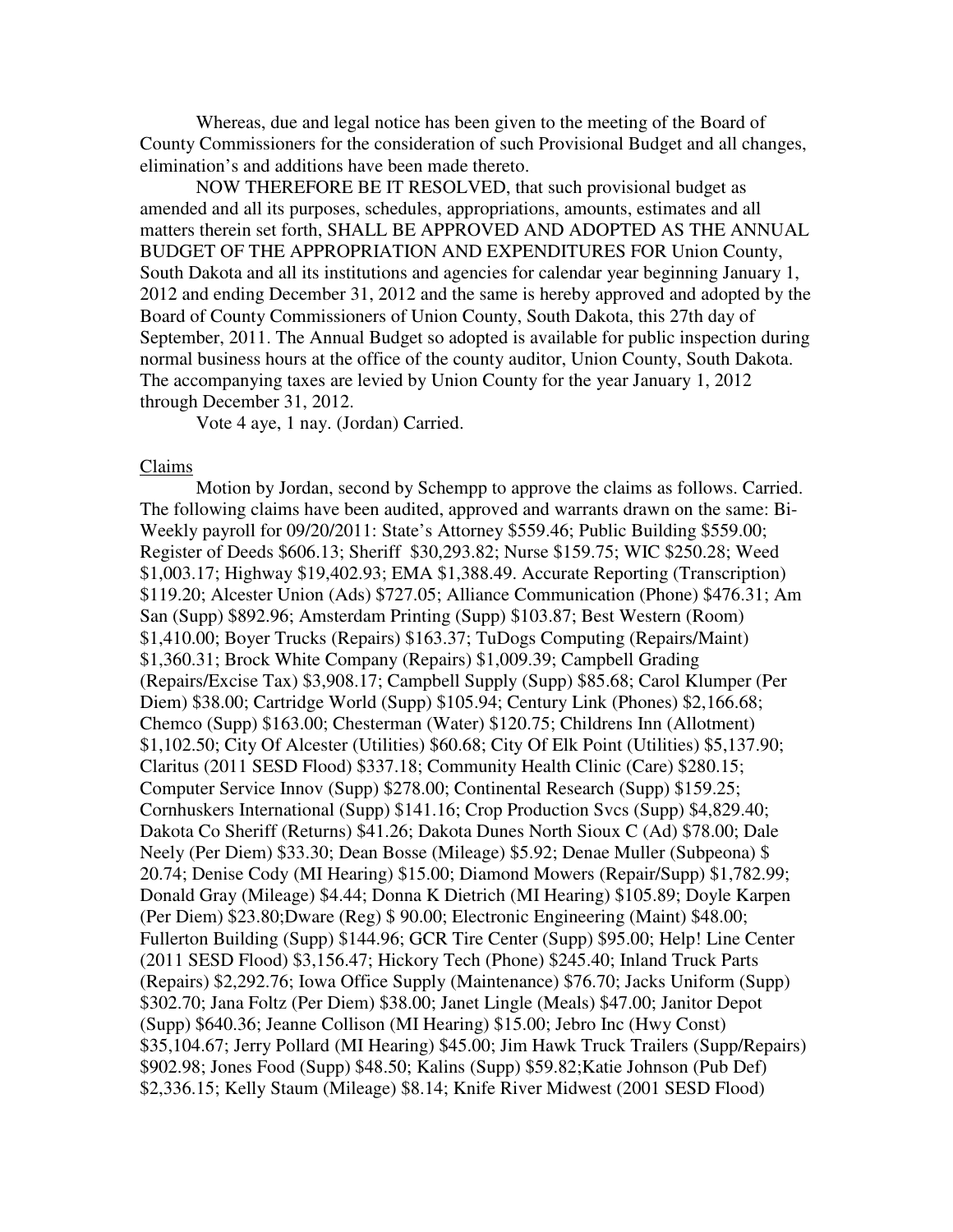\$80,438.60; Knology (Internet) 209.01; Kone Inc (Repairs/Maint) \$273.93; Language Line (Interpreter) \$ 28.35; Lawson Products (Supp) \$184.90; Leader Courier (Ad) \$84.00; Leah Burnison (Per Diem) \$90.00; Lewis & Clark BHS (Care) \$7.00; LexisNexis (Supp) \$54.24; Ludey's Ready Mix (2010 FEMA Repairs) \$203.00; Maintenance Engineering (Supp) \$883.28; Marvin Schempp (Per Diem) \$38.48; Mcleods (Supp) \$384.45; Melissa Davis (Subpeona) \$38.50; Menards (2011 SESD Flood) \$20.88; Michael McGill (MI Board/Pub Def) \$2,504.25; Microfilm Imaging System (Rental) \$195.00; MidAmerican Energy Co (Utilities) \$90.23; Midwest Wheel Companies (Repairs) \$45.70; Milton Ustad (Per Diem) \$87.60; Myrl & Roys Paving (Construction) \$2,857.92; Myron Hertel (Per Diem) \$337.70; NACCTFO Treasurer (Dues) \$60.00; Nat'l Assn Of Counties (Dues) \$400.00; Noll Collection (Collections) \$55.00; Northland Products (Supp) \$4,135.10; Nygren's True Value (Supp) \$245.29; Ollies Drive Inn (Meals-Jurors) \$64.37; Patrick Byrne (Supeona) \$36.28; Pedersen Machine (Repairs) \$ 147.24; Perkins Office Solutions (Supp) \$750.78; Persing Backhoe Service (2010 FEMA Repairs) \$7,637.25; Peterson, Stuart, Rumpca & (Pub Def) \$7,008.45; Pictometry International C (Service 2011 FEMA) \$22,048.00; Pioneer Drug (Supplies) \$10.25; Pitney Bowes (Rental) \$371.16; Pomp's Tire Service (Repairs) \$2,405.79; Pottawattamie Co Sheriff (Return) \$21.00; Progressive Business Sys (Supp) \$48.00; QLT (Phone) \$20.93; Quill Corporation (Supp) \$285.38; Raymond K Roggow (2011 SESD Flood) \$4.95; Road Machinery & Supplies (Repairs) \$ 933.90; Ross Jordan (Per Diem) \$26.64; Safe Options Services (Allotment) \$1,102.50; Sams Club (Supplies) \$379.22; Sanford USD Medical Center (Care) \$602.84; Schaap's Traveland (2011 SESD Flood) \$17.17; SD State Health Lab (Bl Draws) \$1,688.00; Select Parts (Supp) \$175.00; Servall Towel & Linen (Towel Service) \$55.54; Sheriff Of Woodbury County (Returns) \$114.22; Sioux City Truck & Trailer (Repairs) \$313.06; Sioux Commercial Sweeping (Hwy Const) \$600.00; Sioux Equipment (Supp) \$731.48; Slowey Court Reporting (Transcripts) \$114.50; South Dakota 4-H Leaders (Supp) \$340.00; Stan Houston Equip (Supp) \$1,733.80; State Of South Dakota (Phones) \$344.60; Sturdevant's Auto Parts (Supp) \$435.82; Super 8 Motel (Room) \$161.33; Terry Booe Sr (Mileage) \$11.10; Thermo King Christensen (Repairs) \$309.42; Topkote (Const) \$63,999.63; Total Stop Food (Supp) \$10.31; Turkey Ridge Oil (Supp) \$26,986.65; Union County Health Fdn (Supp) \$33.00; Union County Weed Board (Spraying) \$493.93; Us Bank (Supp) \$1,064.25; Verizon Wireless (Phones) \$1,219.39; Vermillion Ford (Repair/ Maint) \$510.45; West (Law Library) \$75.50; West Payment Center (Supp) \$200.25; Western Disposal (2011 SESD Flood) \$874.20; Woodbury Co Juvenile Det (Care) \$300.00; Yankton Co. Sheriff (Return) \$25.00; Juror Fees \$2507.12.

# States Attorney

 Motion by Schempp, second by Neely to approve travel for SA Miller to attend the Sheriff's convention in Aberdeen in October 11-13. Carried.

## Adjournment

Motion by Neely, second by Schempp to adjourn until October 4, 2011. Carried.

ATTEST: